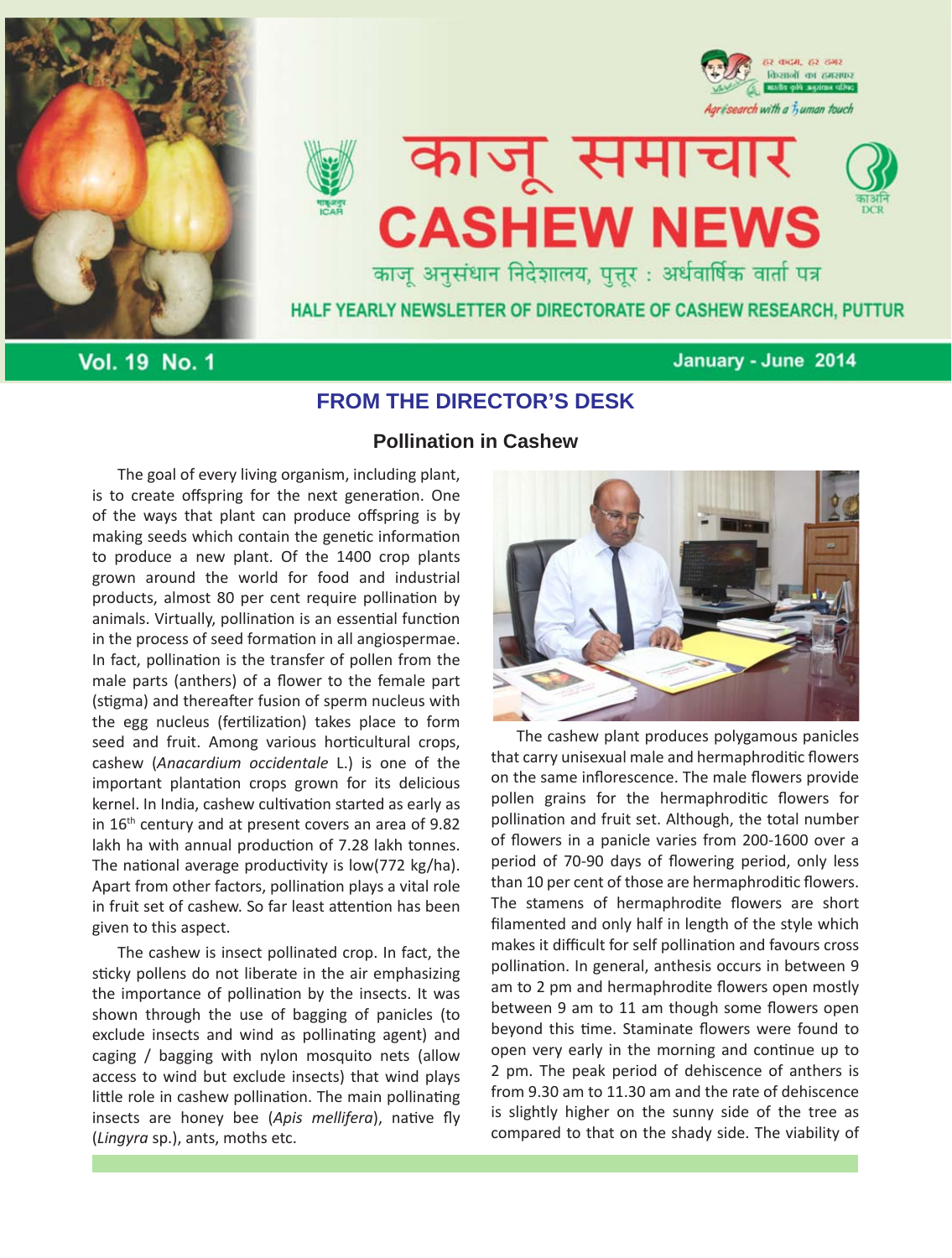pollen is usually high (94%) in types studied and the stigma becomes receptive one day prior to anthesis and its receptivity stays for two days.

In cashew on an average 27 per cent of the pollinated flowers develop into fruits. However, under low pollination only 10.5 per cent fruit yield has been reported. Under natural conditions, it has been shown that 25-72 per cent of the stigmas were not pollinated due to lack of pollinators. Studies conducted at Directorate of Cashew Research (DCR), Puttur indicated that final fruit set was obtained to an extent of 24.6 per cent in Bhaskara variety by hand pollination, whereas among naturally pollinated flowers, the final fruit set was only 10.1 per cent. The research efforts have indicated that by enhancing the level of pollination, the productivity of cashew can be increased, for which adequate active insect pollinators will help rapid transfer of pollens immediately after anthesis. Therefore, pollination is important and the insect pollinators need protection from insecticide





Male flower **Hermaphrodite flower** Bee pollination Hand pollination

applications. Sometimes, factors other than pollination also limit fruit set. About 85 per cent of the hermaphrodite flowers are fertilized under normal conditions, only 4-6 per cent of them reach maturity to give fruits, the remaining shed away at different stages of development. Fruit drop in cashew during the early stages of development is attributed to physiological reasons and insect attack.

A simple technique of hand pollination in cashew has been developed at DCR. This technique can be employed for developing hybrids in cashew breeding programmes. In studies conducted at DCR to check any chance of self fertilization and fruit set in cashew, five panicles each from two varieties *viz.,* Bhaskara and Ullal-3 were bagged in which only 2-3 nuts were obtained indicating the possibility of self-fertilization to a limited extent. However, with assisted hand

pollination, fruit-set up to 37 per cent was achieved in the cross combination of Vengurla-4 x NRC-492. The pollen fertility status of 20 varieties of cultivated species *Anacardium occidentale* L. and three wild species *viz., Anacardium microcarpum* Ducke. *Anacardium orthonianum* Rizz. and *Anacardium pumilum* St.Hil (*A. humile*) was assessed using acetocarmine staining method at DCR. Results indicated high heritability and high genetic advance for pollen fertility from hermaphrodite flower of wild species. It indicates that most likely the heritability is due to additive gene effects and selection may be effective at pollen level. Low heritability was accompanied with low genetic advance for the pollen fertility from male flower of wild species which indicates that the pollen fertility is highly influenced by environmental effects and selection would be ineffective. The study revealed the possibility of using both male and hermaphrodite flowers as pollen source for inter-varietal hybridization. However, for varieties with partial pollen fertility, large quantity of pollen grains need to be collected during





hybridization. The study also revealed that all three wild species can be used as pollen donors in the interspecific hybridization programme in which the male flowers of *A. pumilum* should be used as pollen source. Cashew farmers in Benin who integrated bee keeping experienced a 200 per cent increase in yield compared to farmers without bees. Nevertheless, open/natural pollination mainly through insects plays an important role in cashew production as hand pollination in nature for this purpose is an uphill task. However, pollination can be supplemented by the inclusion of bee hives in the cashew orchard to increase the productivity.

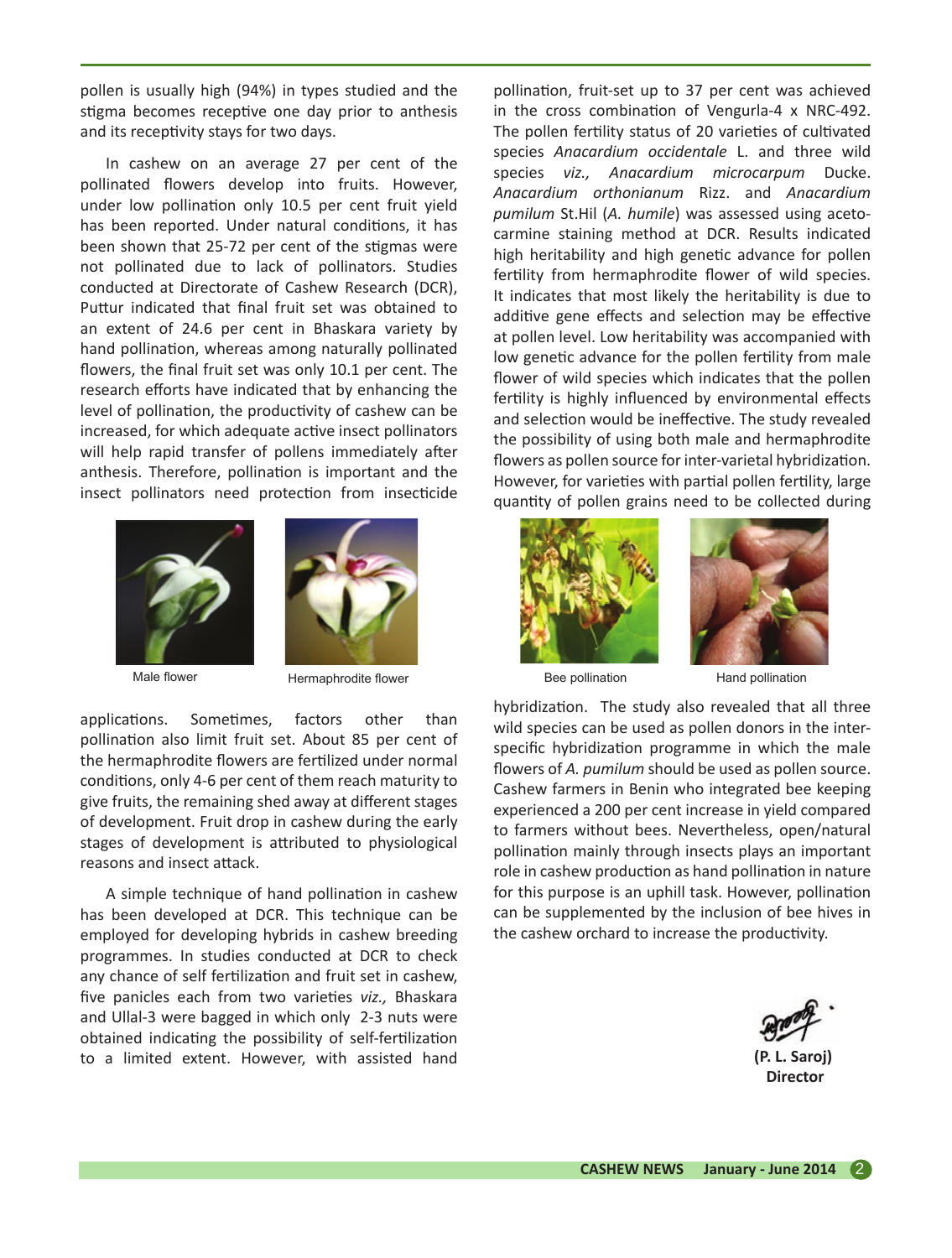## **FOCUS ON RESEARCH**

## **Impact of Technology on Area, Production and Productivity of Cashew**

**M.V. Sajeev**

Directorate of Cashew Research, Puttur - 574 202, Karnataka

In order to improve the cashew cultivation scenario of major cashew growing regions, assessment of the impact of recommended cashew production technologies are very important. Hence, to explore the applicability of technology impact premise in the context of cashew cultivation, the present study was undertaken at DCR with the objectives i) To measure the impact of different varieties on area, production and productivity of cashew and ii) To measure the impact of recommended production technologies on production and productivity of cashew in Dakshina Kannada district of Karnataka. Purposive sampling technique was used to select Dakshina Kannada district since it is a major cashew producing area of Karnataka with presence of two research stations besides other development departments working on cashew and hence having better chances of technology utilization at farm level. Farmers from all the five taluks of the district namely Mangalore, Buntwal, Puttur, Belthangady and Sullia represented the sample. An 'ex-post-facto cause to effect' design was applied. Detailed questionnaire measuring the adoption status of the farmers along with their profiles was developed, pre-tested and utilized for the study. The questionnaire contained 123 questions and took about 45 minutes to elicit information from one household. The data were

collected during 2012-13 through questionnaire and personal interviews. Appropriate statistical measures such as Phi, Spearman's rank correlation and regression analysis were employed. Data was analyzed using IBM SPSS Statistics Ver. 20.

## *Adoption and Impact of different varieties on cashew area*

The highest area under cashew is covered by the variety Ullal-3 (41%) followed by Bhaskara (26.62%). Adoption pattern by farmers also showed similar trend with variety Ullal-3 (59%) followed by Bhaskara (55%). Majority of the farmers have adopted a minimum of two cashew varieties in their fields in which Ullal-3 and Bhaskara are the most popular combination. Varieties Ullal-1 and Vengurla-4 were accounted for around 8 per cent each of rest of the area, indicating only 13 and 4 per cent adoption respectively. Other varieties like NRCC Sel-2 (5.21%), Madakkathara-2 (4.62%), VRI-3 (2.66%), Ullal-4 (2.93%) and Vengurla-7 (0.75%) have low impact on total cashew area. In total, improved varieties were found to be adopted by 92 per cent of the farmers while 8 per cent were still continuing with seedling origin plantations. However, seedling origin plantations have only negligible coverage in farmer fields (0.04%) (Table 1).

| Variety         | Adoption pattern by farmers (%)* | Rank           | Area covered (%) | Rank           |
|-----------------|----------------------------------|----------------|------------------|----------------|
| <b>Bhaskara</b> | 55                               | $\overline{2}$ | 26.62            | 2              |
| NRCC Sel-2      | 19                               | 3              | 5.21             | 5              |
| Madakkathara-2  | $\overline{4}$                   | 8              | 4.62             | 6              |
| Ullal-3         | 59                               | 1              | 41.00            | 1              |
| $U$ llal-1      | 13                               | $\overline{4}$ | 7.66             | $\overline{4}$ |
| $U$ llal-4      | 11                               | 5              | 2.93             | $\overline{7}$ |
| VRI-3           | 7                                | 6              | 2.66             | 8              |
| Vengurla-4      | 5                                | 7              | 8.43             | 3              |
| Vengurla-7      | $\overline{4}$                   | 8              | 0.75             | 9              |
| Other varieties | 3                                |                | 0.09             |                |
| Total           | $92**$                           |                | 99.96            |                |
| Seedling origin | 8                                |                | 0.04             |                |

| Table 1. Variety wise adoption and impact on cashew area |
|----------------------------------------------------------|
|----------------------------------------------------------|

\* Percentages won't add upto 100 due to adoption of multiple varieties by a farmer

\*\* Pepresents total percentage of farmers who have adopted released varieties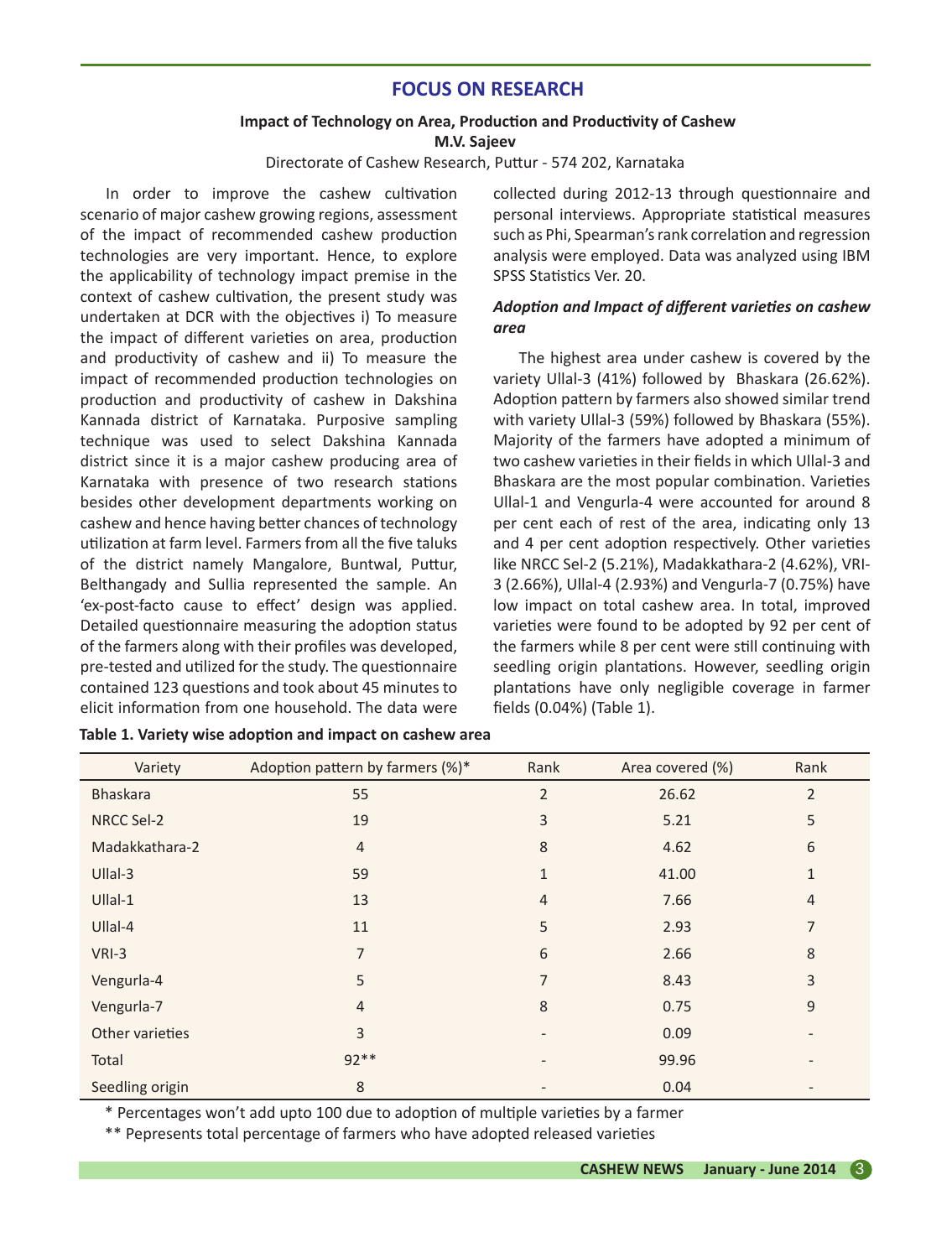## *Impact of varieties on production and productivity of cashew*

Analysis of variety wise impact on production of cashew showed that farmers realized highest yield from variety Bhaskara (4.73 kg/tree) followed by Madakkathara-2 (4.45 kg/tree), Ullal-1 (3.90 kg/tree), Ullal-3 (3.87 kg/tree), Ullal-4 (3.67 kg/tree) and NRCC Sel-2 (3.47 kg/tree). The highest productivity of cashew under normal density planting (8m x 8m) as well as high density planting (5m x 5m) was obtained with

Bhaskara (737.9 and 1882.5 kg/ha, respectively) and Madakkathara-2 (694.2 & 1771.1 kg/ha, respectively) varieties. This was followed by Ullal-1 (608.4 kg/ha), Ullal-3 (603.7 kg/ha) and Ullal-4 (572.5 kg/ha) under normal density planting, whereas under high density planting system, Ullal-1 (1556.1 kg/ha), Ullal-3 (1540.3 kg/ha) and NRCC Sel-2 (1374.12 kg/ha) stood at  $3^{\text{rd}}$ ,  $4^{\text{th}}$ and 5<sup>th</sup> positions, respectively. High density planting system was not observed in case of Ullal-4, VRI-3, Vengurla-4, Vengurla-7 and other varieties during data collection for this study (Table 2).

| Variety         | Production<br>(kg/tree)** | Rank           | Productivity (kg/ha)<br>(8m x 8m spacing) | Rank           | Productivity (kg/ha)<br>$(5m \times 5m$ spacing) | Rank           |
|-----------------|---------------------------|----------------|-------------------------------------------|----------------|--------------------------------------------------|----------------|
| <b>Bhaskara</b> | 4.73                      | 1              | 737.9                                     | 1              | 1882.5                                           | 1              |
| NRCC Sel-2      | 3.47                      | 6              | 541.3                                     | 6              | 1374.1                                           | 5              |
| Madakkathara-2  | 4.45                      | 2              | 694.2                                     | $\overline{2}$ | 1771.1                                           | $\overline{2}$ |
| $U$ llal-3      | 3.87                      | $\overline{4}$ | 603.7                                     | $\overline{4}$ | 1540.3                                           | $\overline{4}$ |
| Ullal-1         | 3.90                      | 3              | 608.4                                     | 3              | 1556.1                                           | 3              |
| $U$ llal-4      | 3.67                      | 5              | 572.5                                     | 5              |                                                  |                |
| VRI-3           | 3.06                      | 7              | 477.4                                     | 7              |                                                  |                |
| Vengurla-4      | 1.51                      | 9              | 235.6                                     | 9              |                                                  |                |
| Vengurla-7      | 3.00                      | 8              | 468.0                                     | 8              |                                                  |                |
| Other varieties | 2.23                      | ٠              | 347.9                                     | -              |                                                  |                |
| Seedling origin | 1.23                      |                | 147.6                                     |                |                                                  |                |

| Table 2. Varietal impact on production and productivity of cashew |  |  |  |
|-------------------------------------------------------------------|--|--|--|
|-------------------------------------------------------------------|--|--|--|

\*\* Trees above 5 years of age

The production and productivity profile of cashew farmers showed that farmers achieved a mean production of 425 kg/household and productivity of 2.92 kg/tree. In case of production, majority fell into medium (40%) and low (43%) producer categories while they were almost equally divided into high (33%), medium (36%) and low (31%) categories with respect to productivity achieved.

## *Adoption and relationship of technologies on production and productivity of cashew*

The overall adoption of cashew production technologies had received an index score of 43.83. Majority (51%) of the farmers belonged to medium adopter category while rest were almost equally divided between high (25%) and low (24%) categories. Of the different cashew production technologies, except recommended varieties (72) and, planting and initial care (73) scored moderate to poor adoption

index. Soil and water conservation (48), pruning and training (43) and, harvesting and post harvest technologies (43) showed medium adoption index while manures and fertilizers (30), plant protection (20) and intercropping (22) scored low adoption index. Low to medium adoption with respect to most of the cashew production technologies could be attributed to the fact that farmers are yet to realize the importance of recommended technologies on the yield and potential economic benefits that accrues from their adoption. Four technologies *viz.,* soil and water conservation (r=0.338\*\*), pruning and training (r=0.344\*\*), plant protection (r=0.345\*\*) and, harvesting and post harvest (r=0.321\*\*) had highly significant and positive relationship with the production of cashew while pruning and training (r=0.271\* ) had a significant and positive relationship with the productivity of cashew.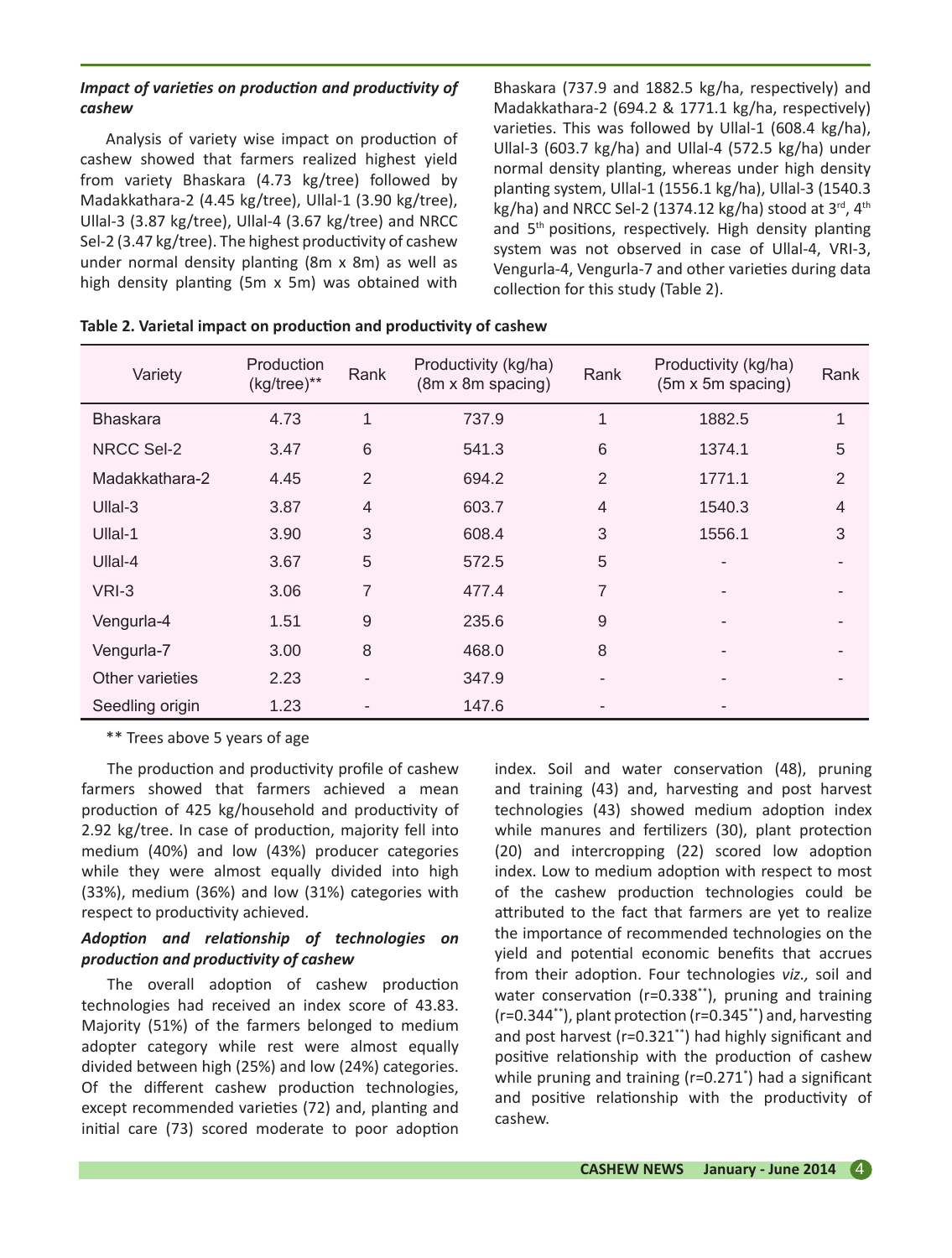## *Contribution of technology towards production and productivity of cashew*

Regression analysis revealed the extent of contribution of each production technology towards variability found in levels of cashew production and productivity in the district. Plant protection component which scored the lowest adoption index emerged as the most significant contributor towards production of cashew (b=0.339\*\*) in the district. The findings calls for development of plant protection measures which are user friendly (less complex), having relative advantage over existing technology and also compatible with farmer situations. Soil and water conservation technology was also found to have a significant contribution towards explaining the variability in cashew production (b=0.326\*) followed by intercropping (b=0.243\*). Recommended varieties, manures and fertilizers and, harvesting and post harvest technologies were found to have a non-significant but negative contribution towards cashew production. Though the varieties Bhaskara, Madakkathara-2, Ullal-1 and Ullal-3 resulted in the highest production but area covered accounted for only 26.62, 5.21,

7.66 and 41.00 per cent, respectively of total area. It clearly indicates that the production of cashew in the district can substantially be enhanced by increasing area coverage under cashew cultivation with the high yielding varieties. All the recommended production technologies together could explain only up to 40 per cent of variability in cashew production ( $R^2$  = 0.406).

The study reveals that adoption of soil and water conservation techniques and development and popularization of user friendly plant protection measures can largely contribute to increased production of cashew while pruning and training technology can significantly increase the productivity of cashew. The results clearly indicate that socio-economic and biophysical factors along with policy environment play a major role on the production and productivity of cashew and technology component alone cannot be expected to bring a positive impact. Understanding the above dynamics in technology impact can help researchers and extension agencies working in cashew sector to design better innovations and effective outreach strategies.

## **PROGRAMMES ORGANIZED**

## **Annual Group Meeting of AICRP on Cashew: 2013**

The Annual Group Meeting of All India Coordinated Research Project (AICRP) on Cashew: 2013 was held during 5-7 January 2014 at Bidhan Chandra Krishi Viswavidyalaya (BCKV), Kalyani, West Bengal. At the outset Dr. Biswapati Mandal, Pro-Vice Chancellor welcomed the participants and mentioned that the BCKV had initiated research on cashew way back in 1970's. He said that there is considerable potential for crop in Medinipur, Contai, Digha as well as 24 Paraganas districts. He indicated that though efforts have been taken by several NGOs, the cashewnut yield in the State is not up to their full potential due to unavailability of suitable varieties. The Annual Group Meeting was inaugurated by Dr. S.K. Malhotra, ADG (Hort.), ICAR, New Delhi. In his inaugural address, he mentioned that the efforts of AICRP on Cashew should be intensified so as to make the country self sufficient in terms of rawnut production. He anticipated that even with the existing production technology, cashew yield can be enhanced to the tune of 2.0 to 2.5 t/ha. Dr. T.N. Raviprasad, Scientist In-charge, Project Coordinator Cell presented the Action Taken Report of the previous year which was discussed in detail.



Prof. P.L. Saroj, Project Coordinator (Cashew), presented the salient achievements of different centres of AICRP on Cashew which supported production of elite planting material and also the transfer of technology efforts that has led to a wider awareness and helped popularize the scientific cashew technology among farmers. He expressed that concerted efforts should be made for popularization of new varieties and site specific nutrient and water management by the coordinated approach of line departments for improving rawnut productivity. Prof. C. Kole, Hon'ble Vice Chancellor, BCKV, in his presidential remarks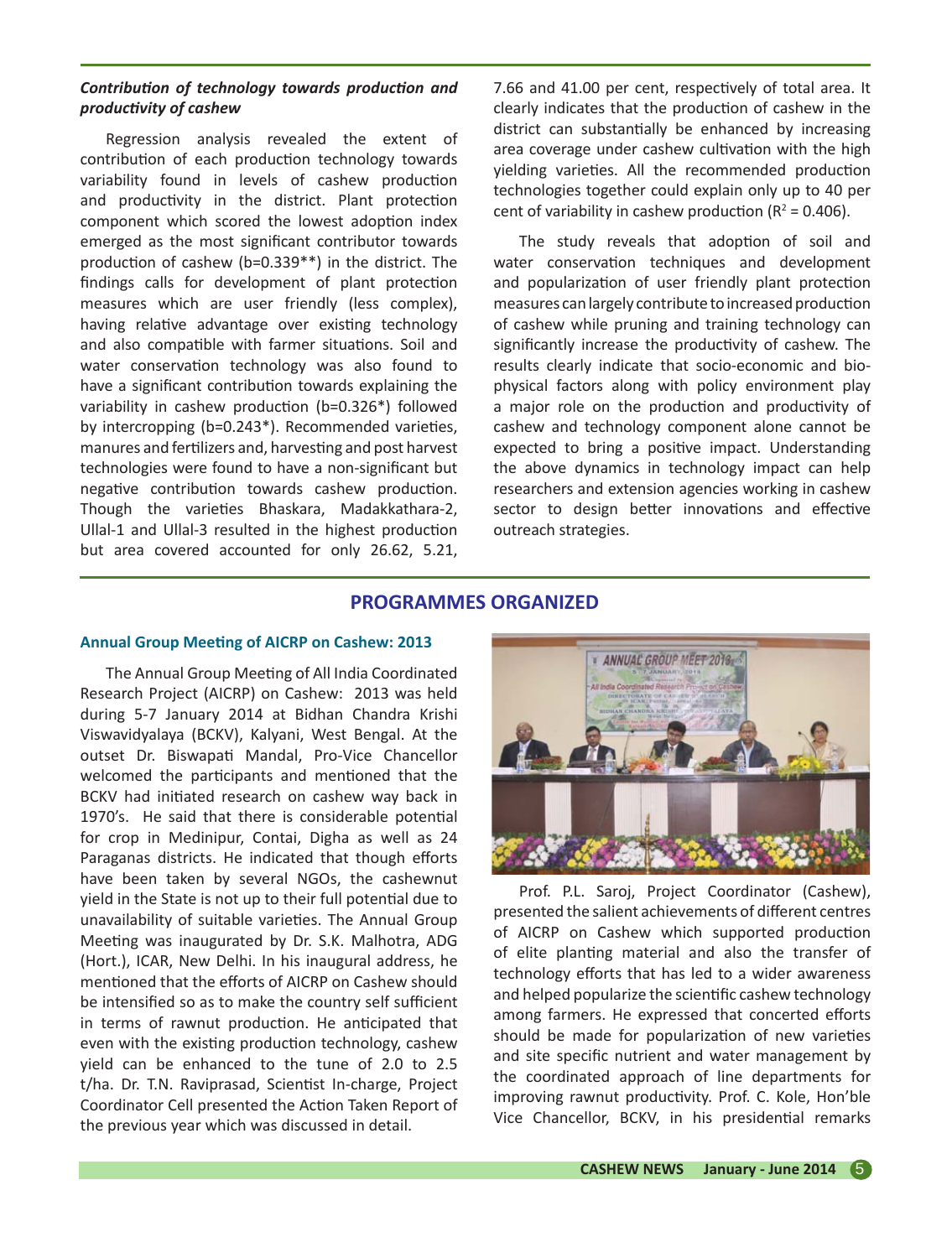extolled the nutrient properties of cashew kernels as well as the opportunities for expanding cashew area in West Bengal. He informed that cashew varieties released from Bhubaneswar could perform well in the traditional cashew growing districts of West Bengal. He mentioned that, continuous research efforts of BCKV has led to release of cashew variety which is a high yielder with good shelling percentage.

The research progress and results obtained in various experiments at different AICRP-Cashew Centers *viz.,* Bapatla, Bhubaneswar, Chintamani, Darisai, Jagdalpur, Jhargram, Madakkathara, Paria, Pilicode, Vengurle and Vridhachalam as well as, the co-operating centres *viz.,* Arabhavi and Tura were presented by the scientists of the respective disciplines from each Centre. The presentations were made in three main theme areas *viz.,* Crop Improvement chaired by Dr. P.C. Lenka, Former Professor, OUAT, Bhubaneswar, Crop Management chaired by Dr. P.K. Chattopadhyay, Former Dean, BCKV, Mohanpur and Crop Protection chaired by Dr. Abraham Verghese, Director, NBAII and Co-chaired by Dr. H.S. Singh, CHES, IIHR, Bhubaneswar. A separate technical session was organized regarding Interaction of development departments and research centres which was chaired by Shri. Venkatesh N. Hubballi, Director, DCCD, Kochi. Discussions regarding modalities for implementation of developmental activities being done under the Tribal Sub Plan were explained by Dr. H.S. Singh and Shri. Venkatesh N. Hubballi. In the Plenary Session, chaired by Dr. N.K. Krishna Kumar, DDG (Hort.), ICAR, New Delhi, the recommendations of different technical sessions were presented. The chairman expressed his concern about hastening the progress of research in cashew. He suggested that finger printing of all released varieties should be done. A map should be developed about TMB occurrence to formulate management strategies. Also a base paper may be developed about diseases of cashew. The AICRP-Cashew centre at Jhargram proposed the release of a new variety Jhargram-2 which had higher nut weight and shelling percentage which was approved by the House for cultivation in red and lateritic soils of West Bengal. Subsequently, the representatives of Nari Vikas Sangh, Shri. Sapan Choudhary and Shri. Shaku Bikas Maiti made presentations on the progress of cashew expansion in tribal areas of Bankura and Purulia. Later, Shri. Hemant Ghosh, of Krishi Vikas Trust explained the benefits obtained by the local tribal farmers by cultivation of cashew and integrated farming.

#### **Agricultural Education Day: 2014**

Agricultural Education Day: 2014 was organized at DCR, Puttur on 28 February 2014. More than 250 students along with their teachers from various schools and colleges around Puttur participated in the programme. Students were taken to various experimental plots, cashew museum and laboratories where the research achievements and technologies developed by the Directorate were explained. The theme lecture was delivered on the topic 'Scope of



Agricultural Education' by Dr. G.S. Mohana, Senior Scientist, DCR. The students were introduced to the importance of agriculture and various opportunities by the Chief Guest Shri. Sathish Kumar Rai, Head Master, Vivekananda English Medium High School, Puttur. The programme was presided over by Dr. P.S. Bhat, Principal Scientist and Director In-charge, DCR who appraised the students about the role of agriculture in the development of the country and the importance of the services rendered by agricultural scientists in achieving food and nutritional security. A quiz programme on 'General Agriculture' was conducted on this occasion for the students in which 12 teams from various schools participated.

## **Brainstorming Session on Substitution of NPK requirement using Organic Sources and Orientation Training for Scientists of AICRP on Cashew**

As part of the orientation training for newly joined scientists of AICRP on Cashew, a brainstorming session on substitution of NPK requirement using organic sources was organized on 19 May 2014 at DCR, Puttur. Dr. M. Gangadhara Nayak, Principal Scientist and Director In-charge while welcoming experts and delegates mentioned the importance of organic cashew production, which gets a premium price in the global and domestic markets. Dr. T.N. Raviprasad, Principal Scientist (Agrl. Ento.) and Scientist In-charge, PC Cell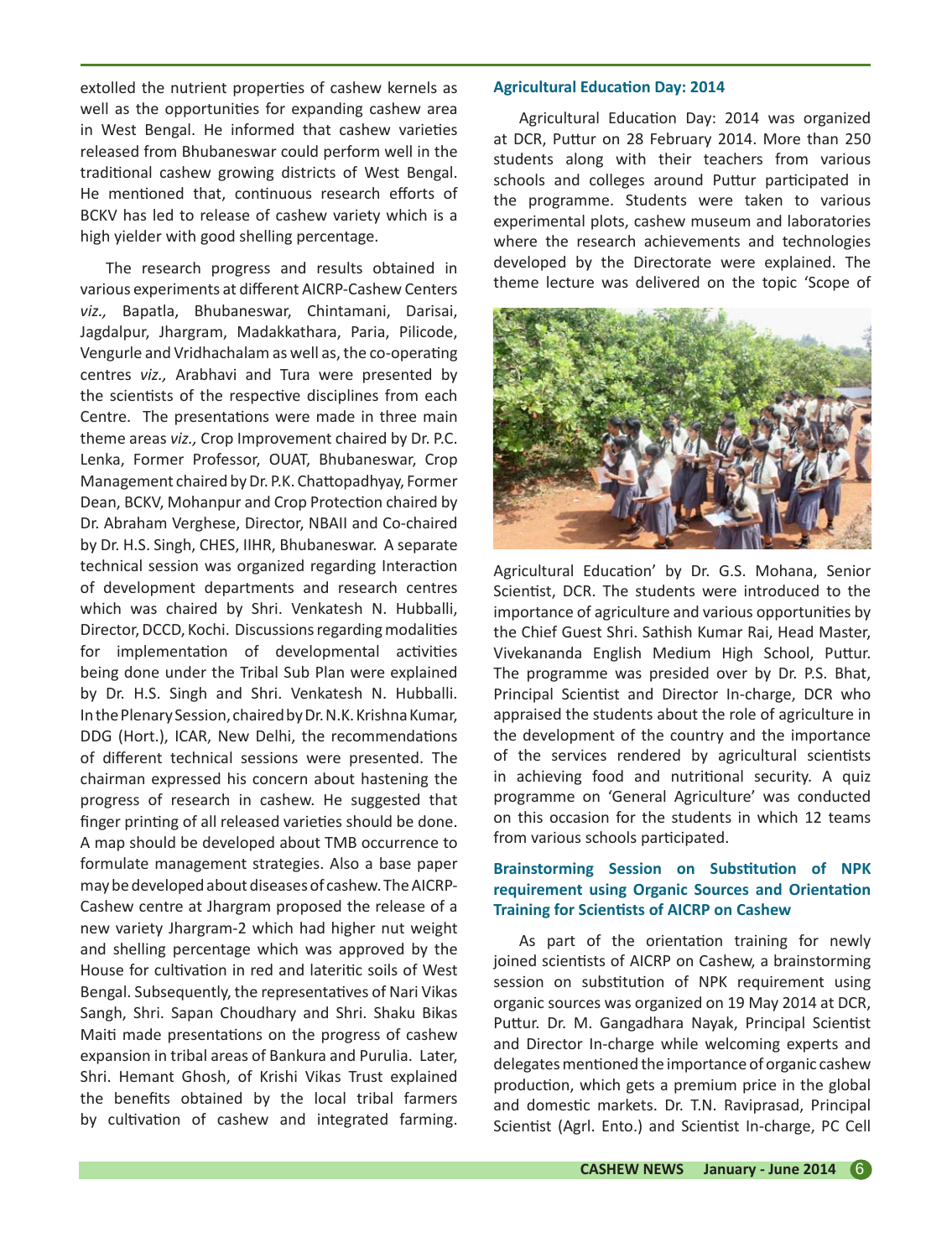briefed about the purpose of this session. The session was chaired by Dr. N.P. Singh, Director, ICAR Research Complex for Goa. He elaborated the techniques of *in situ* composting and benefits of organic cultivation in terms of soil biota, environmental safety and human health. Dr. A.N. Ganeshamurthy, Principal Scientist (Soil Science), IIHR, Bengaluru; Dr. R.A. Ram, Principal Scientist (Hort.), CISH, Lucknow; Dr. P. Subramanian, Principal Scientist (Agronomy), CPCRI, Kasaragod and Dr. T.R. Rupa, Principal Scientist (Soil Science), DCR were the experts for this session. Dr. T.N. Raviprasad, Scientist In-charge, PC Cell moderated the session. During the discussions, the following decisions



emerged: 1) The N requirement needs to be met with the locally available cheapest organic source *viz.,* neem cake, pongamia cake, castor cake, sal cake, FYM, vermicompost, sheep / goat manure etc.; 2) Use of various green leaf manuring crops to provide the N requirement based on the local situations and recycling of residues; 3) Evaluating the microbial consortium having *Pseudomonas* spp., *Bacillus* spp. etc. and dolomite addition and 4) Evaluating biodynamic compost, need based herbal pesticides derived from *Calotropis* and neem may be done. The orientation training for newly joined scientists of AICRP-Cashew was held subsequently from 19-22 May 2014. The scientists of DCR dealing the respective disciplines were the resource persons in which all aspects related to different experiments on cashew were explained. This was followed by field visits to experimental plots in Kemminje and Shantigodu farms of this Directorate.

#### **Plant Protection Laboratory Inaugurated**

Dr. S. Ayyappan, Secretary, DARE & DG, ICAR inaugurated the newly built Plant Protection Laboratory at DCR, Puttur on 9 March 2014. Dr. Ayyappan congratulated the Directorate for establishing such a well planned facility in a short period. He suggested



to utilize the facility efficiently to develop alternate strategies for effective management of the pests of cashew. He further advised strengthening research in collaborative mode employing inter institutional approach both at national and international level. Dr. N.K. Krishna Kumar, DDG (Hort.) emphasized upon the need for development of eco-friendly management approaches for the pests of cashew by utilizing the new facility developed at the Directorate. Priority should be given for the development of pheromone/ kairomone technology which can be integrated with other measures for tackling the pest menace. He also stressed that the experience of the farmers should also be taken into account while formulating the research programme.

Dr. M.G. Nayak, Principal Scientist and Director Incharge welcomed the gathering and gave introductory remarks. Dr. M.G. Bhat, Former Director, DCR, Puttur; Dr. George V. Thomas, Director, CPCRI, Kasaragod; Shri. N. Kumar, Member, ICAR Governing Body and Dr. A. Gopalakrishnan, Director, CMFRI, Kochi also graced the occasion. Two publications *viz.,* 'DCR at a Glance' and 'Development of Dual Mode Dryer for Raw Cashewnuts' were released by Dr. S. Ayyappan, Secretary, DARE & DG, ICAR and Dr. N.K. Krishna Kumar, DDG (Hort.), respectively. Progressive cashew farmers were felicitated on this occasion. Dr. P.S. Bhat, Principal Scientist proposed the vote of thanks.

#### **28th Foundation Day of DCR: Cashew Farmers Meet**

The Directorate of Cashew Research, Puttur celebrated its foundation day on 18 June 2014. Cashew Farmers Meet: 2014 was organized to mark the occasion in which more than 150 cashew farmers participated besides nursery men, representatives of KVK, development departments, NGOs and scientists. Dr. M.G. Nayak, Principal Scientist, DCR, in his welcome address explained about the technology transfer activities carried out at this Directorate. Chief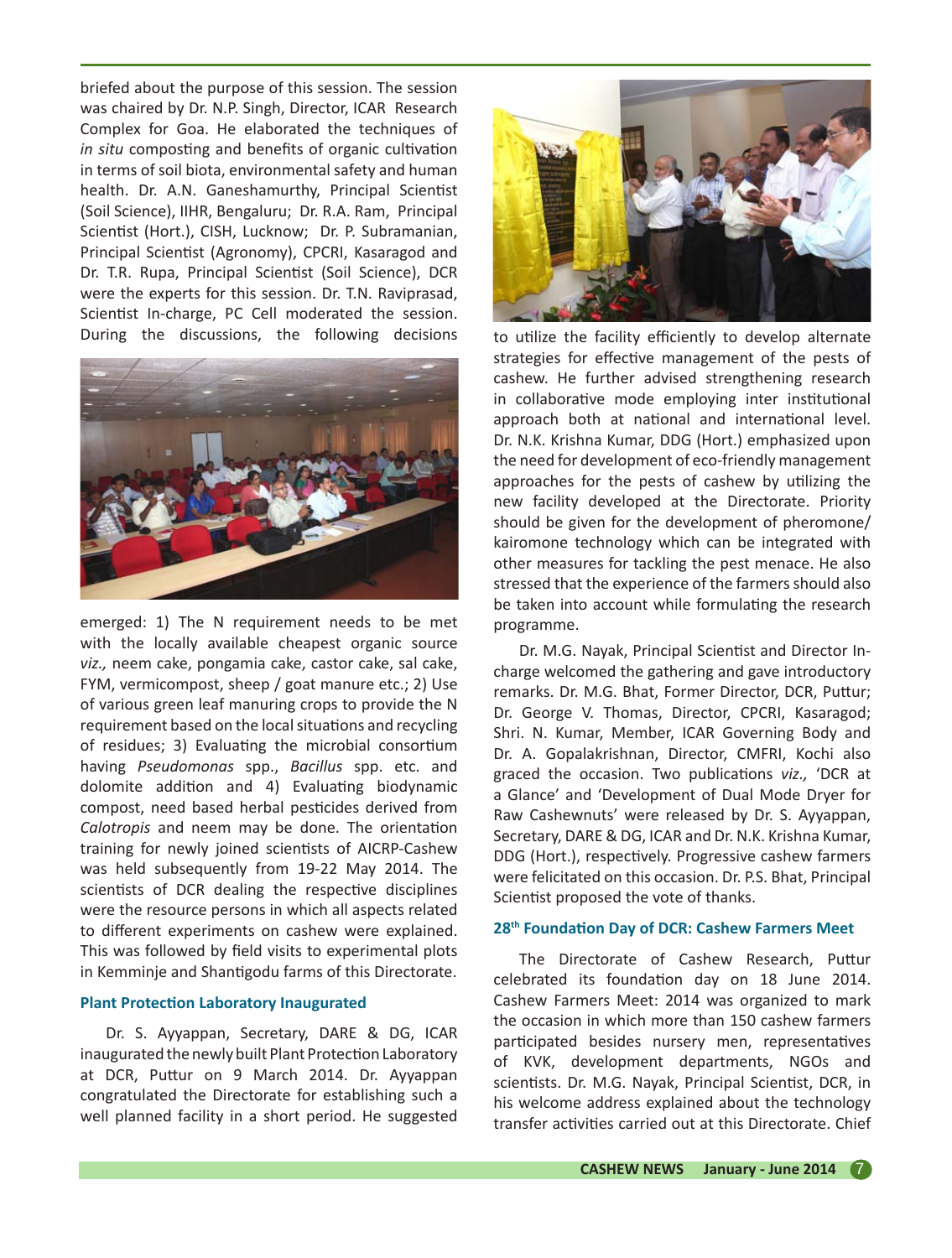

Guest of the function Shri. A.B. Ibrahim, IAS, Deputy Commissioner, D.K. District, Karnataka, appreciated the efforts being made by the Directorate in demonstrating the technologies at farmers' fields in order to enhance the productivity of cashew. He emphasized that the

cashew apple need to be utilized more efficiently. He also addressed some of the issues like marketing and subsidy for cashew cultivation which were raised by cashew farmers. Dr. George V. Thomas, Director, CPCRI, Kasaragod was the Guest of Honour. Prof. R.K. Pathak, Former Director, CISH, Lucknow in his Foundation Day Lecture on 'Jaivik Cashew for Export Promotion and Domestic Consumption' explained about the various basic and applied aspects of input and crop health management under organic farming. Prof. P.L. Saroj, Director, DCR, highlighted the technologies developed by DCR and urged the farmers to adopt technologies for better profit. Innovative cashew farmers from Karnataka were felicitated on this occasion. Technical bulletins on 'Rejuvenation Techniques in Cashew' and 'Geru Maragala Punaschethana Tantrikathe' (Kannada) were released. This was followed by a farmer - scientist interaction session.

## **MEETINGS**

## राजभाषा हिन्दी क्रियान्वयन

<u>इस छः माही में निदेशालय, में राजभाषा कार्यान्वयन समिति</u> की दो तिमाही बैठकें हुई। इसके अतिरिक्त पुत्तूर नगर राजभाषा कार्यान्वयन समिति को दो अर्ध वार्षिक बैठक भी आयोजित हई ।



तिमाही बैठकों में कार्यालय में हो रही हिन्दी गतिविधियों के बारे में चर्चा किया गया । गह मंत्रालय, भारत सरकार द्वारा दिये गये वार्षिक कार्याऋम के अनुसार लक्ष्य प्राप्ति हेतु जरूरी कदम उठाने के बारे में भी चर्चा किया गया । कार्यालयीन कार्यों को हिन्दी में करने के लिए और हिन्दी कार्यान्वयन को बढ़ावा<br>... देने के लिए निश्चित कदम उठाने के बारे में निर्णय लिया गया ।

जनवरी महीने में पत्तर नराकास की 25 वीं अर्धवार्षिक बैठक का आयोजन हुआ । बैठक में पुत्तूर नगर के विभिन्न सरकारी केन्दीय कार्यालयों के प्रतिनिधि<sup>ँ</sup>भाग लिए । बैठक में इन कार्यालयों में हो रही हिन्दी के काम–काज के बारें में चर्चा हुई

और जरूरी दिशा-निर्देश भी दिए गए।

इस निदेशालय और नराकास के सदस्य कार्यालयों क<mark>े</mark> कर्मचारियों के लिए हिन्दी कार्यशालाओं का भी आयोजन किया गया । कार्यशाला में दैनिक काम–काज में उपयोग होनेवाले पत्र लेखन, मसौदा लेखन, नोट लिखना आदि के बारे में प्रशिक्षण दिया गया । कार्यशाला में 45 कर्मचारी भाग लिए ।

#### **Institute Management Committee (IMC) Meeting**

The 40<sup>th</sup> meeting of the IMC was held on 22 March 2014 under the Chairmanship of Prof. P.L. Saroj, Director, DCR. The Chairman informed the members about research and achievements of the Directorate. Various administrative and financial matters were discussed and finalized. Dr. Sudha Mysore, Principal Scientist, IIHR, Bengaluru; Shri. Padmanabhan, Special Officer (Cashew), Kerala State; Dr. Ramanathan, Principal Scientist, CTCRI, Thiruvananthapuram; Ms. Rekha, Assistant Director (Hort.), Department of Horticulture, Govt. of Karnataka, Bengaluru; Shri. T.D.S. Prakash, Finance & Accounts Officer, CPCRI, Kasaragod; Dr. P.S. Bhat, Principal Scientist, DCR; Shri. R. Arulmony, AF&AO In-charge and Shri. K.M. Lingaraja, Administrative Officer In-charge, DCR attended the meeting.

## **Research Advisory Committee (RAC) Meeting**

The third meeting of the VI<sup>th</sup> RAC (18 meeting) of the Directorate was held during 7-8 May 2014 under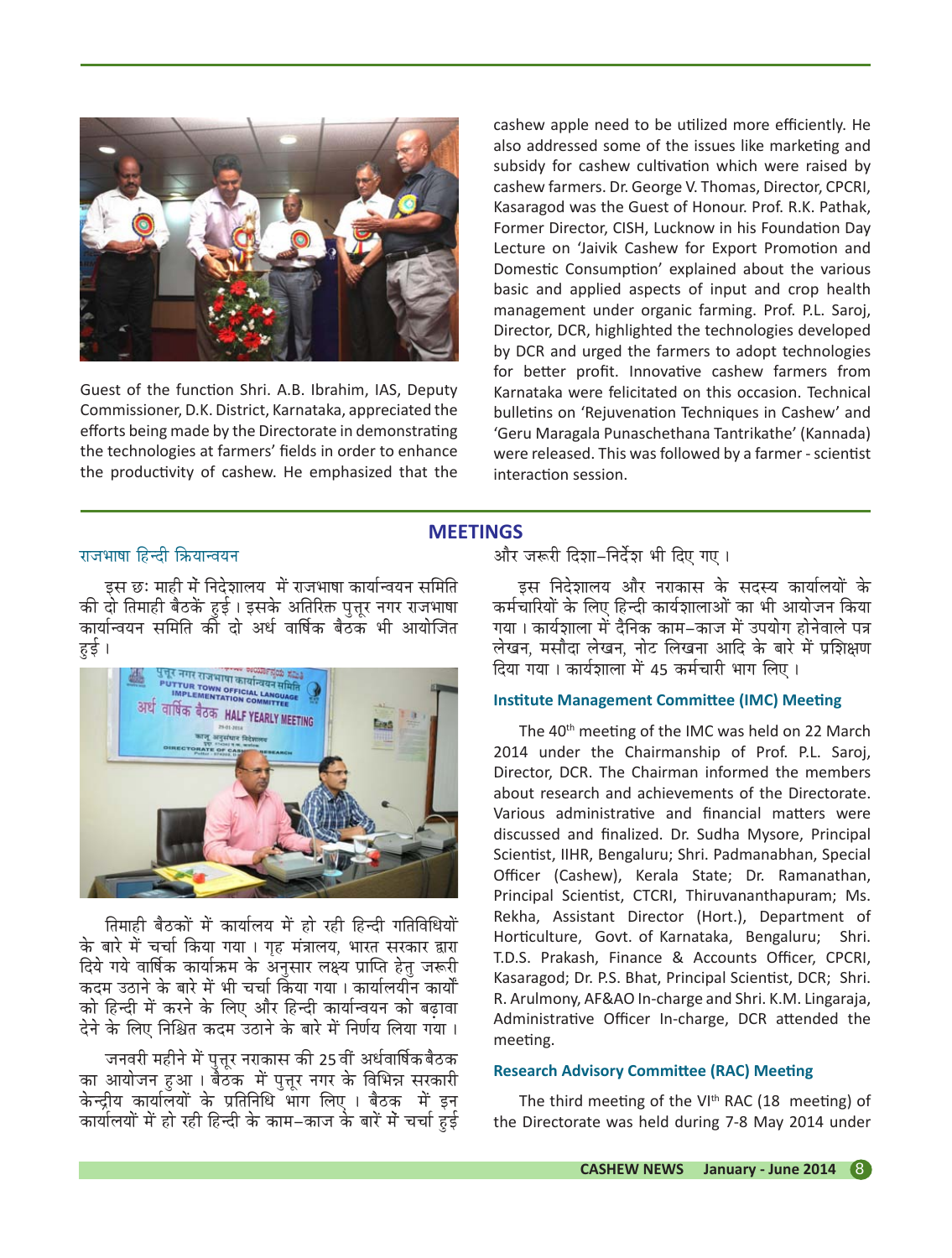the Chairmanship of Dr. P. Rethinam, Former Executive Director, APCC and Former ADG (Plantation Crops), ICAR. Prof. P.L. Saroj, Director, DCR welcomed the RAC and made introductory remarks about research activities of DCR. Dr. K.U.K. Nampoothiri, Former Director, CPCRI and Director, M.S. Swaminathan Research Foundation, Jeypore, Odisha and Dr. M. Udayakumar, Emeritus Scientist, University of Agricultural Sciences, Bengaluru participated in the meeting. The Committee made field visits to various experimental plots in Kemminje as well as Shantigodu campuses of the Directorate. The Chairman and members appreciated the approaches in conserving wide ranging types of cashew germplasm, evaluation of cashew varieties suitable for apple characteristics, developing hybrids for dwarfness, multiplication of uniform root stocks. Later, the progress made under various research projects were discussed. After detailed discussion, recommendations were finalized for submission to the Council. The Committee laid stress on identifying germplasm from non-traditional areas, developing



methods for multiplication of uniform rootstocks, standardizing fertigation to enhance yields, usage of micronutrients, developing semio-chemical based pest management practices with additional efforts on evaluation and conservation of bio-control agents. The Committee also opined that the technologies developed by the Directorate need to be demonstrated in the farmers' plots in the vicinity of the Directorate. The meeting came to an end with vote of thanks by Dr. T.N. Raviprasad, Member Secretary, RAC.

## **TRIBAL SUB PLAN**

#### **Skill Development Programmes**

#### **Training on Pest Management in Cashew**

A training on pest management in cashew was organized in association with Shri Kshetra Dharmasthala Rural Development Programme (SKDRDP), Puttur for tribal farmers at Perlampady village, Kolthige, Puttur on 23 February 2014. Shri. Achutha Mudithaya, Progressive cashew farmer inaugurated the training programme and shared his experiences in cashew farming. More than 100 farmers participated in the programme. Dr. M.G. Nayak, Principal Scientist, DCR highlighted the importance of scientific management



practices along with high yielding cashew varieties for realizing higher productivity of cashew. Further, he informed the participants about the financial support available for tribal farmers for cashew cultivation under Tribal Sub Plan. Dr. P.S. Bhat, Principal Scientist, DCR stressed on the various aspects for the management of tea mosquito bug and cashew stem and root borer which are the two major pests of cashew. Field visit to demonstration plot of DCR was arranged in which various aspects of ultra high density planting including incidence of tea mosquito bug was shown to the farmers.

## **Training on Cashew Production Technology**

A training on cashew production technology was organized for tribal farmers at Bettampady village, Irde, Puttur on 25 February 2014 in association with SKDRDP, Puttur. Dr. P.K.S. Bhat, Progressive cashew farmer and Ex-President of All India Arecanut Growers' Association inaugurated the training programme and shared his experiences in cashew farming. More than 100 farmers participated in the programme. Dr. M.G. Nayak, Principal Scientist (Hort.), DCR emphasized on the scientific management practices and extension programmes of the Directorate. Dr. T.N. Raviprasad, Principal Scientist (Agrl. Ento.), DCR spoke in detail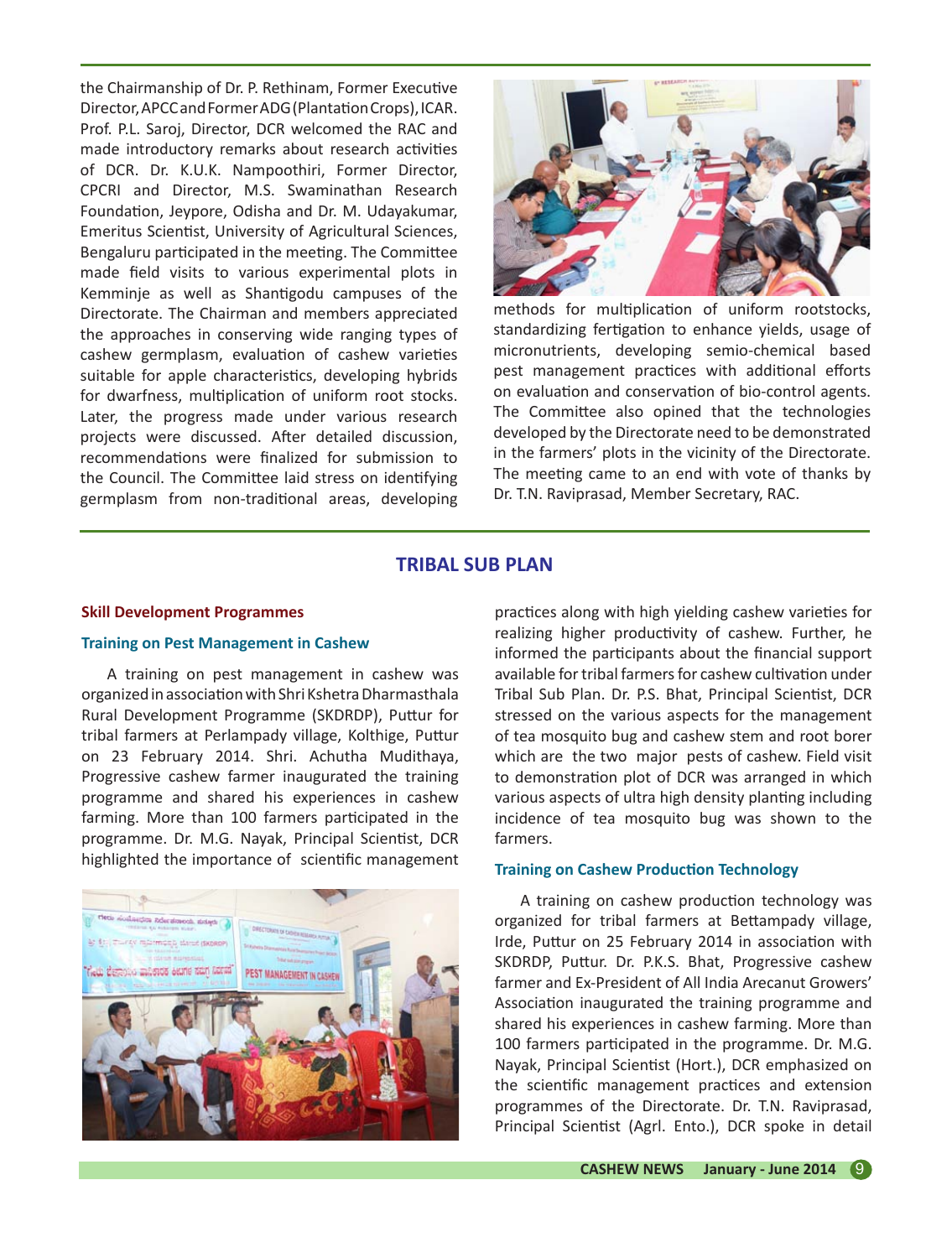

on various aspects of pest management in cashew. Farmers were taken to experimental field and explained about the ultra high density planting system in cashew.

## **Training on Cashew Apple Utilization**

Training on cashew apple utilization was organized in association with SKDRDP, Puttur for tribal women at DCR, Puttur on 28 March 2014. More than 100 tribal women participated in the programme. Dr. M.G. Bhat, Former Director, DCR inaugurated the training programme and stressed on the health benefits of cashew apple products. He highlighted the importance of public-private partnership for popularizing cashew apple preparation. Prof. P.L. Saroj, Director, DCR in his presidential remarks informed the gathering about the nutritional benefits and scope for utilization of cashew apple in the country. He opined that food security has no meaning without nutritional security and stressed upon the increased utilization of all locally available fruits in the coastal region.

Shri. M.N. Venkata Krishna, Progressive cashew farmer and entrepreneur shared his experiences on cashew processing and marketing. Smt. Meenakshi, Group Leader, SKDRDP spoke on this occasion and requested the tribal women to make use of the recipes discussed in the training for the nutritional benefit of their families. Dr. M.G. Nayak, Principal Scientist, DCR



informed the participants about the financial support available for tribal farmers. Dr. D. Balasubramanian, Principal Scientist, DCR conducted practical demonstrations on preparation of juice, squash, jam and pickle. Later the trainees were given hands on training on the preparation of these products.

#### **Exposure Visit to DCR**

Several individual visitors and visitors in batches including farmers, students and officials to the Directorate were taken to various experimental plots, cashew nurseries, cashew museum and laboratories and were appraised of the achievements and technologies developed by DCR.



| <b>Visitors Category</b> | Organization                                    | <b>No. of Participants</b> | Date of Visit  |
|--------------------------|-------------------------------------------------|----------------------------|----------------|
| <b>Students</b>          | College of Horticulture, Udayanagiri, Karnataka | 50                         | 2 January 2014 |
| <b>Students</b>          | College of Horticulture, Kolar, Karnataka       | 50                         | 3 January 2014 |
| <b>Students</b>          | College of Horticulture, Yelavala, Karnataka    | 50                         | 4 January 2014 |
|                          |                                                 |                            |                |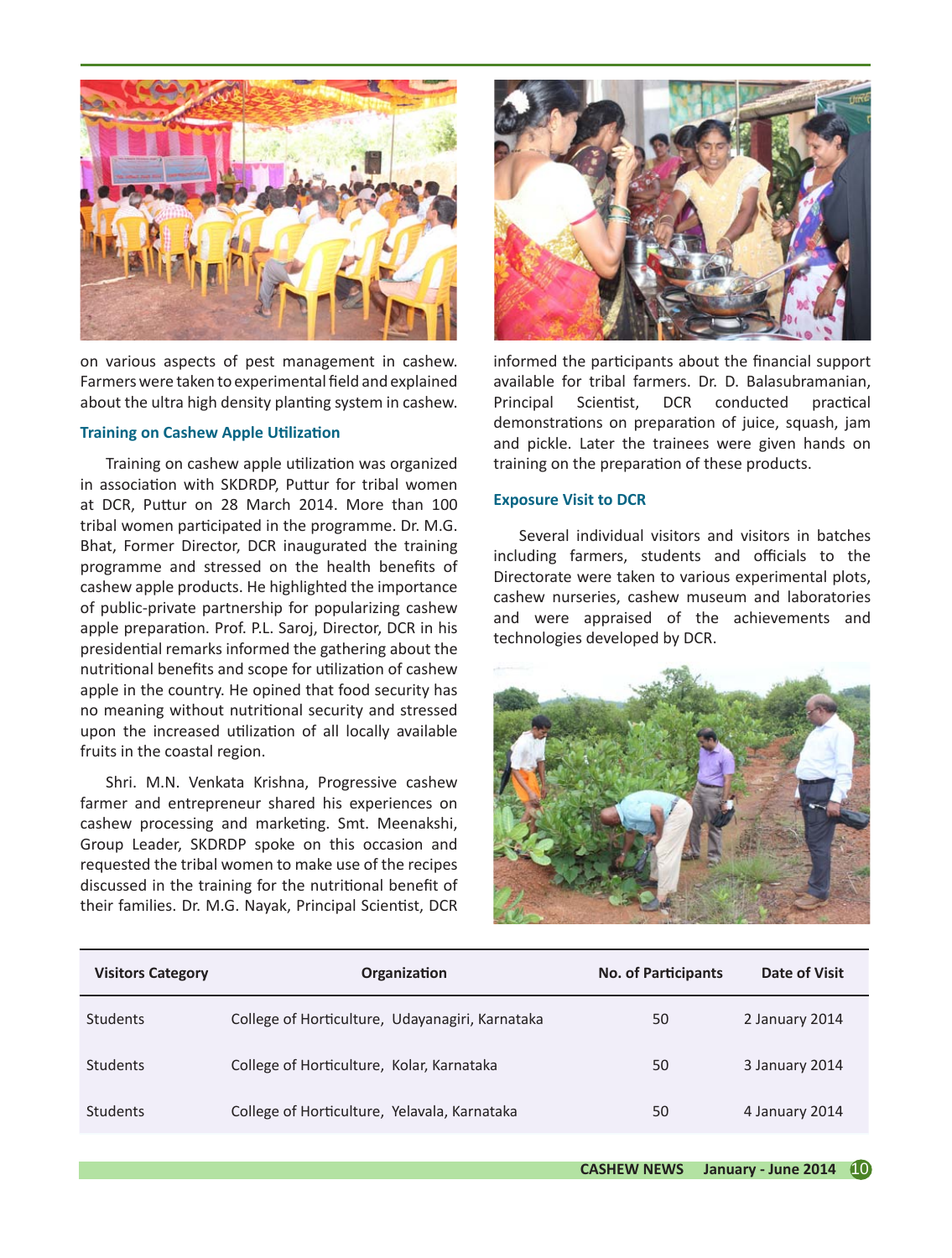|                                 | Students / Teachers Various educational institutions of Puttur, Karnataka | 260 | 28 February 2014 |
|---------------------------------|---------------------------------------------------------------------------|-----|------------------|
| Farmers / Officials             | Moodbidri, Karnataka                                                      | 22  | 10 March 2014    |
| <b>Officials</b>                | SKDRDP, Dharmasthala, Karnataka                                           | 5   | 11 March 2014    |
| Tribal women /<br>Women farmers | SKDRDP, Puttur, Karnataka                                                 | 102 | 28 March 2014    |
| Farmers / Officials             | Malappuram, Kerala                                                        | 27  | 21 May 2014      |
| <b>Students</b>                 | College of Horticulture Mudigere, Karnataka                               | 13  | 11 June 2014     |
| Farmers / Officials             | D.K. District, Karnataka                                                  | 150 | 18 June 2014     |

## **Visit of Dignitaries**

| <b>Name</b>            | Organization                                                                                 | Date of Visit |
|------------------------|----------------------------------------------------------------------------------------------|---------------|
| Dr. S. Ayyappan        | Secretary, DARE and Director General<br>Indian Council of Agricultural Research, New Delhi   | 9 March 2014  |
| Dr. N.K. Krishna Kumar | DDG (Hort.)<br>Indian Council of Agricultural Research, New Delhi                            | 9 March 2014  |
| Dr. George V. Thomas   | Director<br>Central Plantation Crops Research Institute, Kasaragod                           | 9 March 2014  |
| Dr. A. Gopalakrishnan  | <b>Director</b><br>Central Marine Fisheries Research Institute, Kochi                        | 9 March 2014  |
| Dr. C. Vasudevappa     | Vice Chancellor<br>University of Agricultural and Horticultural Sciences, Shimoga, Karnataka | 28 March 2014 |
| Dr. K.F. Lawande       | Vice Chancellor<br>Dr. Balasaheb Sawant Konkan Krishi Vidyapeeth, Dapoli, Maharashtra        | 11 April 2014 |
| Shri. Nagaraja         | <b>Managing Director</b><br>Karnataka Cashew Development Corporation, Mangalore, Karnataka   | 29 May 2014   |
| Dr. R.K. Pathak        | <b>Former Director</b><br>Central Institute for Subtropical Horticulture, Lucknow U.P.       | 18 June 2014  |

## **TRANSFER OF TECHNOLOGY**

## **Establishment of Demonstration Plots**

The demonstration plots established on farmers' fields at Puttur, Sullia and Bantwal taluks of Dakshina Kannada district of Karnataka with the financial support of National Horticulture Mission (NHM) programme of

DCCD, Kochi were monitored regularly by the Scientists of this Directorate and technical advice was given as and when required. Some new demonstration plots were also established on high density planting of cashew.